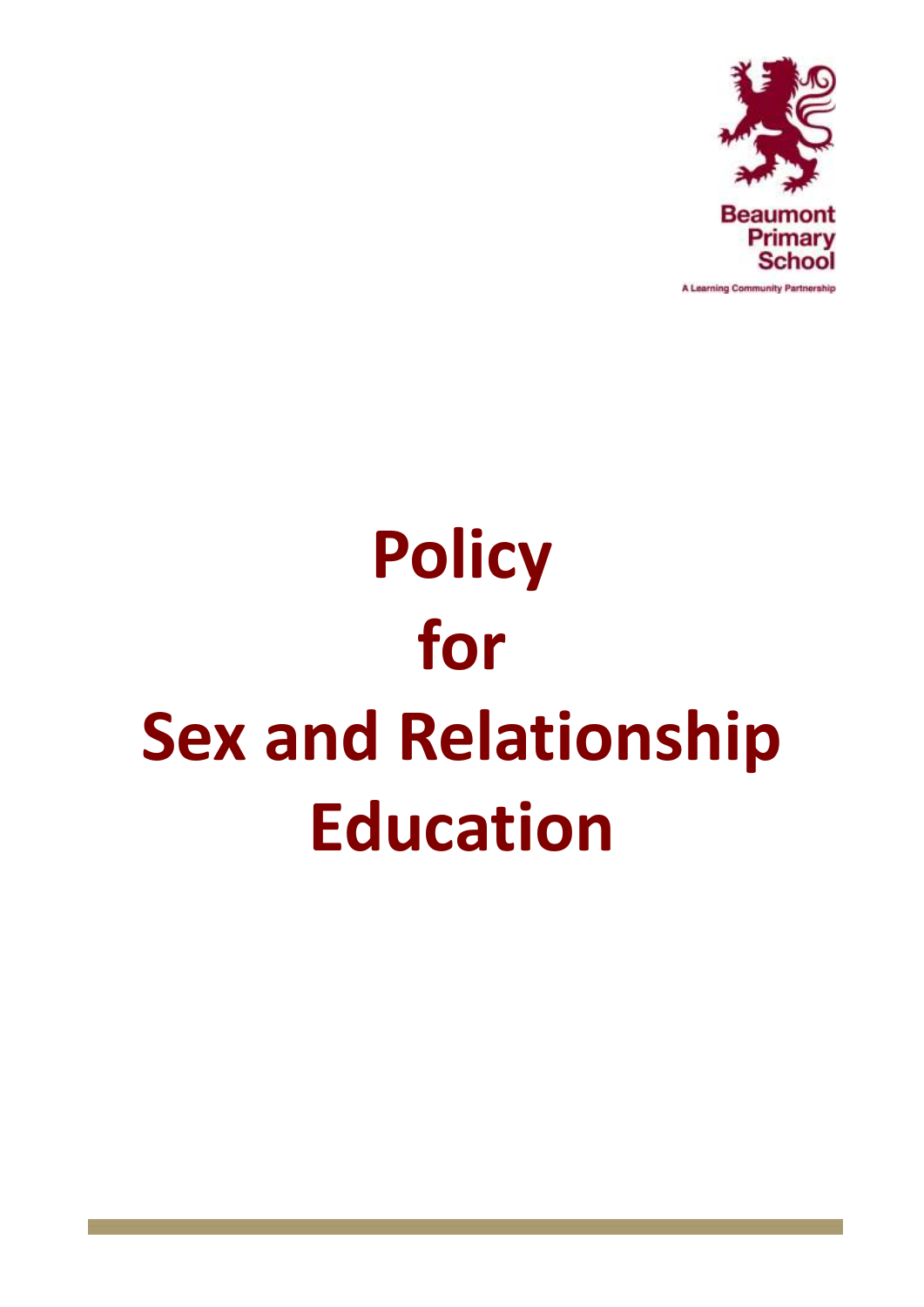# **Beaumont Primary School**

# **Sex and Relationship Education Policy**

#### **1. Description of School**

Beaumont School is a community school. It caters for children in the four to eleven age range. The school has accommodation for 218 children spread over seven classes. Being small in number, we are able to have a family, community atmosphere and taking into account the educational needs of the children.

We aim to encourage children to achieve their full potential in social, spiritual, moral and cultural education. Inclusion for all to learn and achieve, regardless of race, faith, gender, ability or special needs, including disability.

We recognise the partnership of home and school, of parent and teacher, in this important area of personal development.

## **2. What Is Sex and Relationship Education?**

The Sex and Relationship Education will reflect the school ethos and demonstrate the values. It is about physical, moral and emotional development.

Sex and Relationship Education has three main elements:

- 1 Attitudes and Values
	- Learning the importance of values and moral considerations
	- Learning the value of family life and stable relationships
	- Learning the values of love, respect and care
- 2 Personal and Social Skills
	- Learning to manage emotions and relationships confidently and sensitively
	- Developing empathy and self-respect
	- Learning to make choices without prejudice
	- Appreciating the consequences of choices made
	- Managing conflict
	- Recognising and avoiding exploitation and abuse
- 3 Knowledge and Understanding
	- Learning about and understanding physical development
	- Understanding human sexuality, reproduction, sexual health, emotions and relationships

## **3. The Philosophy of the School**

It is the philosophy of Beaumont Primary School that all children experience a planned programme of sex and relationship education that offers them the opportunity to explore attitudes and values, and develop personal and social skills, as well as learning the facts necessary for life. Also enjoying confidence in one's own ability. It teaches children to develop an awareness of, and respect for, themselves and others. It aids the development of positive self-esteem, which will help children to cope with the challenges of personal growth. It enables children to be aware of the personal choices they can make and prepares them to make responsible decisions.

#### **4. Aims and Objectives**

- To reassure children of their value and self-worth, including aspects of dignity, self-respect and self-restraint
- To nurture a responsible attitude towards personal relationships, such as aspects of mutual respect and care, and to develop sensitivity towards the needs of others encompassing fidelity and loyalty
- To foster the ability to manage relationships in a responsible and healthy manner
- To promote the value of loving relationships and of family life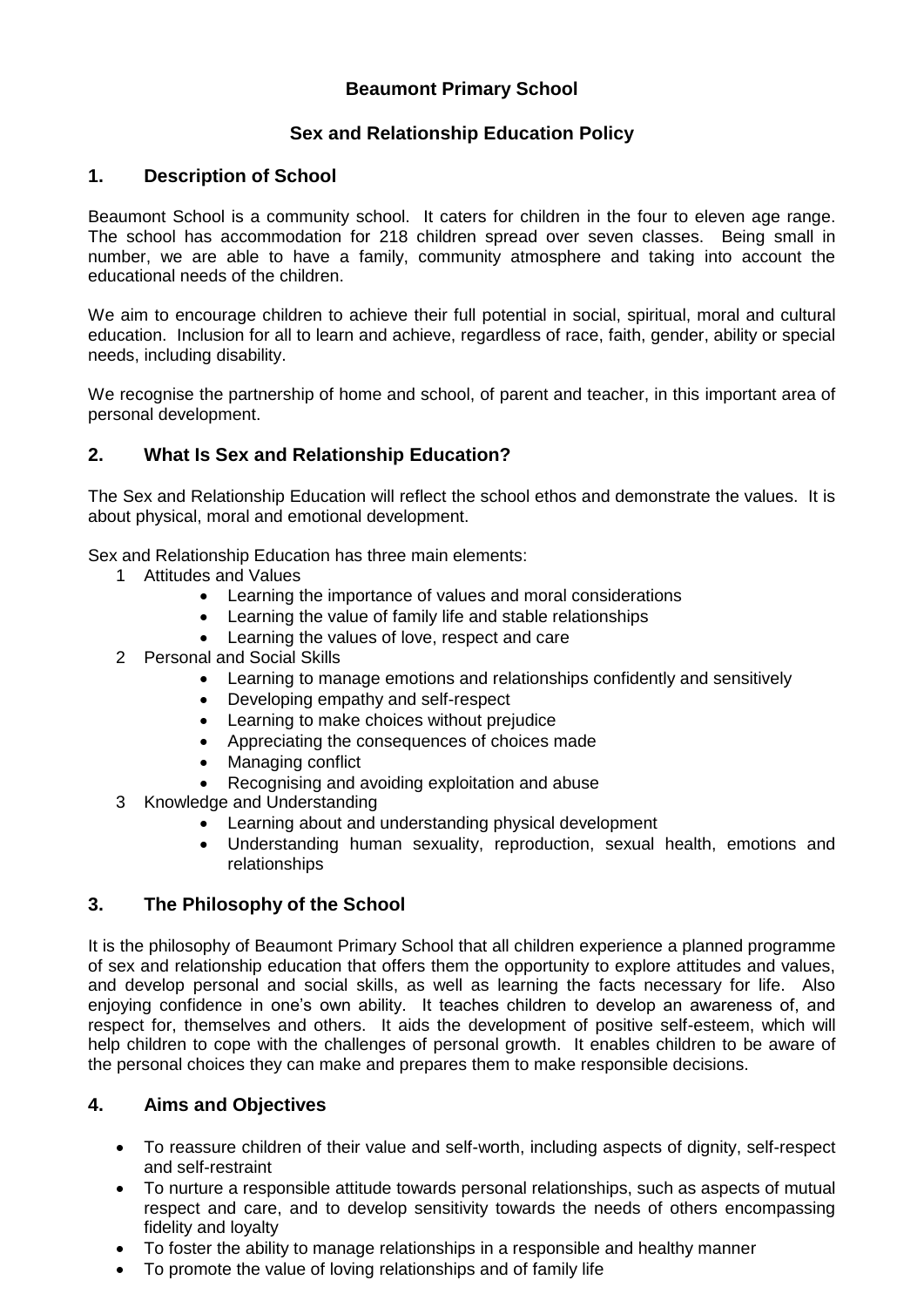- To provide knowledge of human reproductive processes
- To inform children on matters of personal hygiene and related health issues
- To encourage exploration of values and moral issues, taking into account the physical and moral risks associated with certain behaviour
- To educate against discrimination and prejudice
- To empower children to make informed choices about their developing sexuality

# **This Policy Supports the Following School Policies**

- Equal Opportunities
- Racial Equality
- School Discipline / Behaviour
- Health and Safety
- Personal, Social and Health Education and Citizenship

# **5. Areas of Responsibility**

## **Governors**

- To ensure the legal framework is followed
- To consult with parents on the determination of the school's sex and relationship education policy
- To make copies of this statement available for inspection by parents of pupils registered at the school and provide a copy to any parent who requests one
- To include a summary of the content and organisation of sex education in the school prospectus

## Headteacher

- To implement the Sex and Relationship Education Policy
- To ensure policy is followed
- Responsibilities of the Headteacher to ensure that both staff and parents are informed about the Sex and Relationship Education Policy
- To liaise with Governors on the teaching in school
- To ensure the policy is reviewed annually
- To ensure that members of staff are given sufficient training, so that they can teach effectively and handle any difficult issues with sensitivity, if applicable
- To respond to individual problems experienced by children, enlisting external agency support if appropriate

## Class Teacher

- To prepare long and short-term plans to include Sex and Relationship Education in the curriculum
- To ensure the correct resources are available
- To respond to the individual needs of children, giving relevant support should a child be experiencing difficulties

# Outside Agencies

To give support throughout the school, where appropriate

RSHE Manager

- To assist in the development of the school's policy concerning the welfare and educational needs of all children at Beaumont Primary School
- To take advice from all appropriate sources and, where necessary, adapt the policy to meet each individual child's needs

# **6. Organisation of School Sex and Relationship Education**

## Who Will Teach It?

Class Teachers teach the SRE curriculum.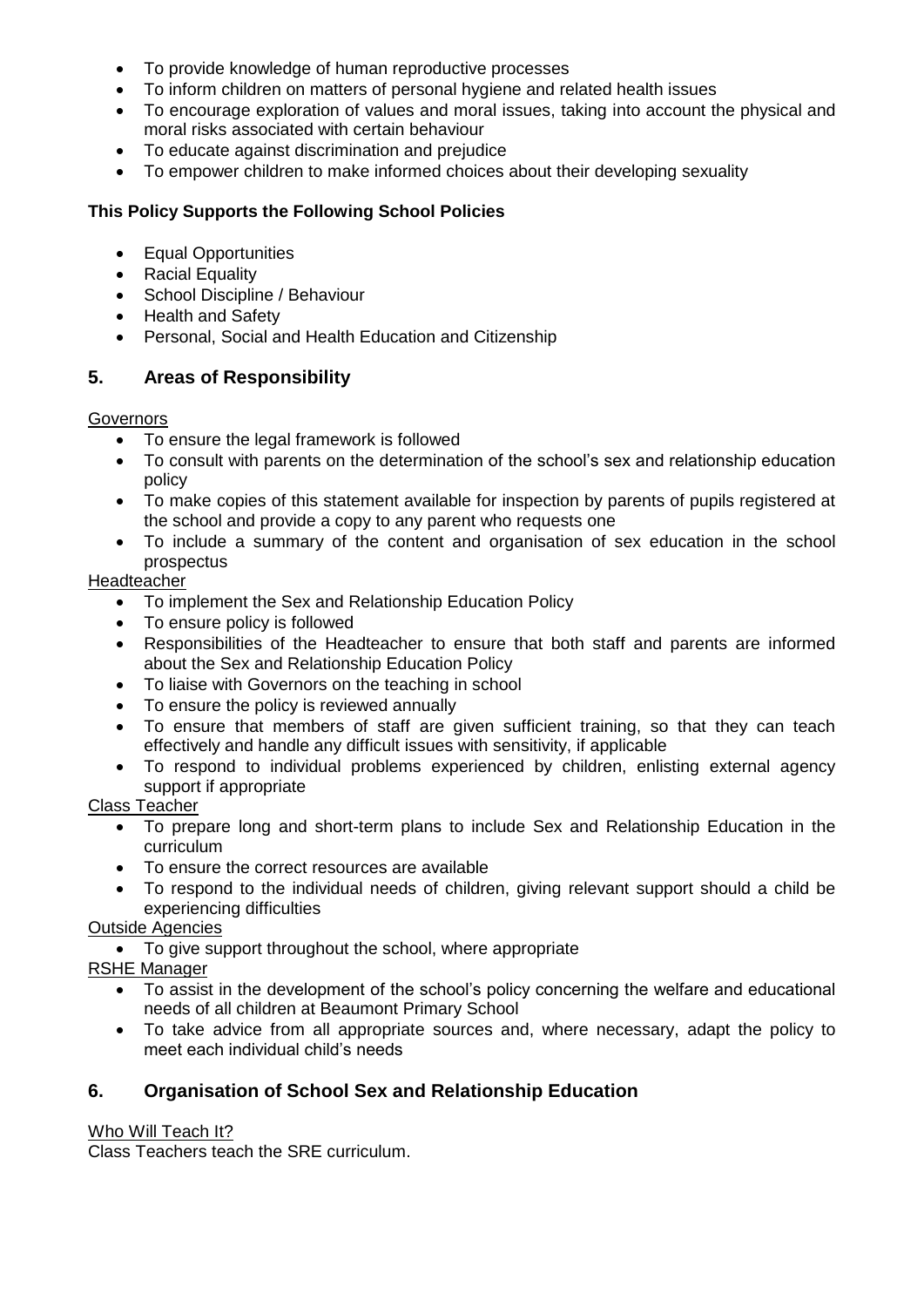#### Methodology and Approach

There will be a whole school approach from Reception to Year 6. The subject will be taught in a cross-curricular way, encompassing all the elements within Personal, Social, Citizenship and Health Education topics.

#### Dealing with Sensitive Issues

Governors and Class Teachers are in agreement that Class Teachers should answer all children's questions relating to sex and relationship education in an open and factual way, taking into consideration the family background, culture, religious beliefs, and pupils' differing experiences. The Governors expect Class Teachers to use their professional judgement and discretion when faced with, or answering, questions which they deem to be of a sensitive nature.

The following ground rules have been established:

- Class Teachers should not enter into discussions about personal issues and lifestyles
- No one (child or adult) has to answer a personal question
- Nobody is forced to take part in discussion
- In discussion, Class Teachers will promote the knowledge and use of 'accepted' names of body parts
- Meanings of words are explained in a sensible and factual way

# **7. Beaumont Primary School Sex and Relationship Education Programme**

The school has adopted the Croydon SRE Scheme of Work and aspects of the SEAL scheme of work.

The Sex and Relationship Education programme will:

- Provide information which is easy to understand and relevant and appropriate to the age and maturity of the pupils
- Include the development of communication and social skills
- Prepare pupils to play an active role as citizens

Through Sex and Relationship Education, the children should:

- Develop confidence in talking, listening and thinking about feelings and relationships
- Be able to name parts of the body and describe how their bodies work
- Be able to protect themselves and ask for help and support
- Be prepared for puberty

Within the Science Curriculum, the children should:

#### Key Stage 1

- Know that all creatures, including humans, move, feed, grow, use their senses and reproduce
- Recognise the main external parts of the bodies
- Know that humans and animals can produce offspring, which grow into adults
- Recognise the similarities and differences between themselves and others, and treat others with sensitivity

#### Key Stage 2

- Know that the life processes common to humans and other animals include nutrition, growth and reproduction
- Know about the main stages of the human life cycle

## **8. Assessment**

Assessment will take the form of self-assessment, e.g. pupil questionnaires, peer assessment, and informal teacher assessment. Assessment will be a continuous process and Class Teachers use the assessment guidance in the Croydon SRE Scheme.

Children who are absent on a day when SRE is taught will be encouraged to complete the work at a later date.